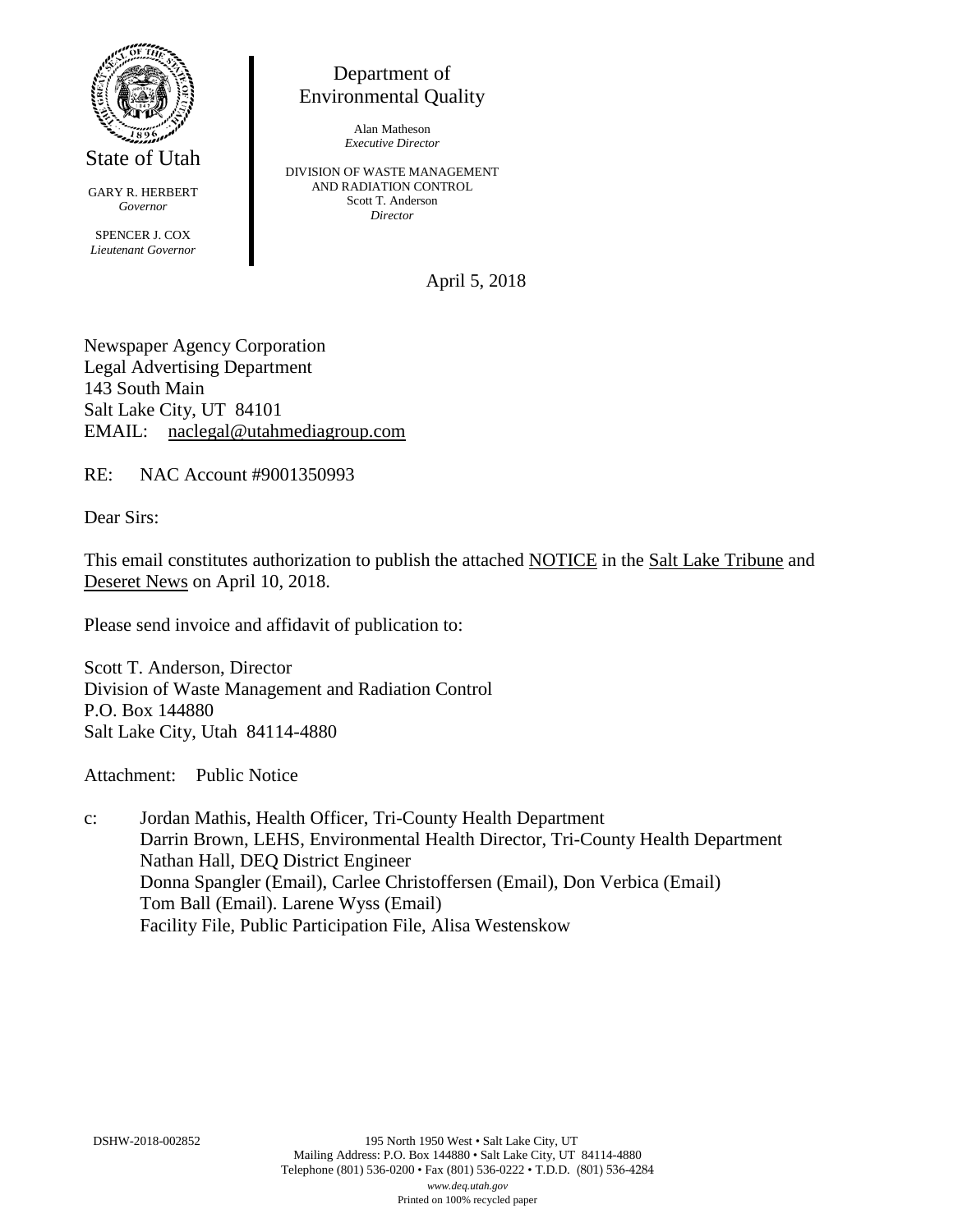

State of Utah

GARY R. HERBERT *Governor* SPENCER J. COX *Lieutenant Governor*

Environmental Quality

Alan Matheson *Executive Director*

Department of

DIVISION OF WASTE MANAGEMENT AND RADIATION CONTROL Scott T. Anderson *Director*

April 5, 2018

Vernal Express P.O. Box 1000 Vernal UT 84078

Email: velegals@ubmedia.biz

Dear Sirs:

This email constitutes authorization to publish the attached NOTICE in the Vernal Express on April 10, 2018.

Please send invoice and affidavit of publication to:

Scott T. Anderson, Director Division of Waste Management and Radiation Control P.O. Box 144880 Salt Lake City, Utah 84114-4880

Attachment: Public Notice

c: Jordan Mathis, Health Officer, Tri-County Health Department Darrin Brown, LEHS, Environmental Health Director, Tri-County Health Department Nathan Hall, DEQ District Engineer Donna Spangler (Email), Carlee Christoffersen (Email), Don Verbica (Email) Tom Ball (Email). Larene Wyss (Email) Facility File, Public Participation File, Alisa Westenskow